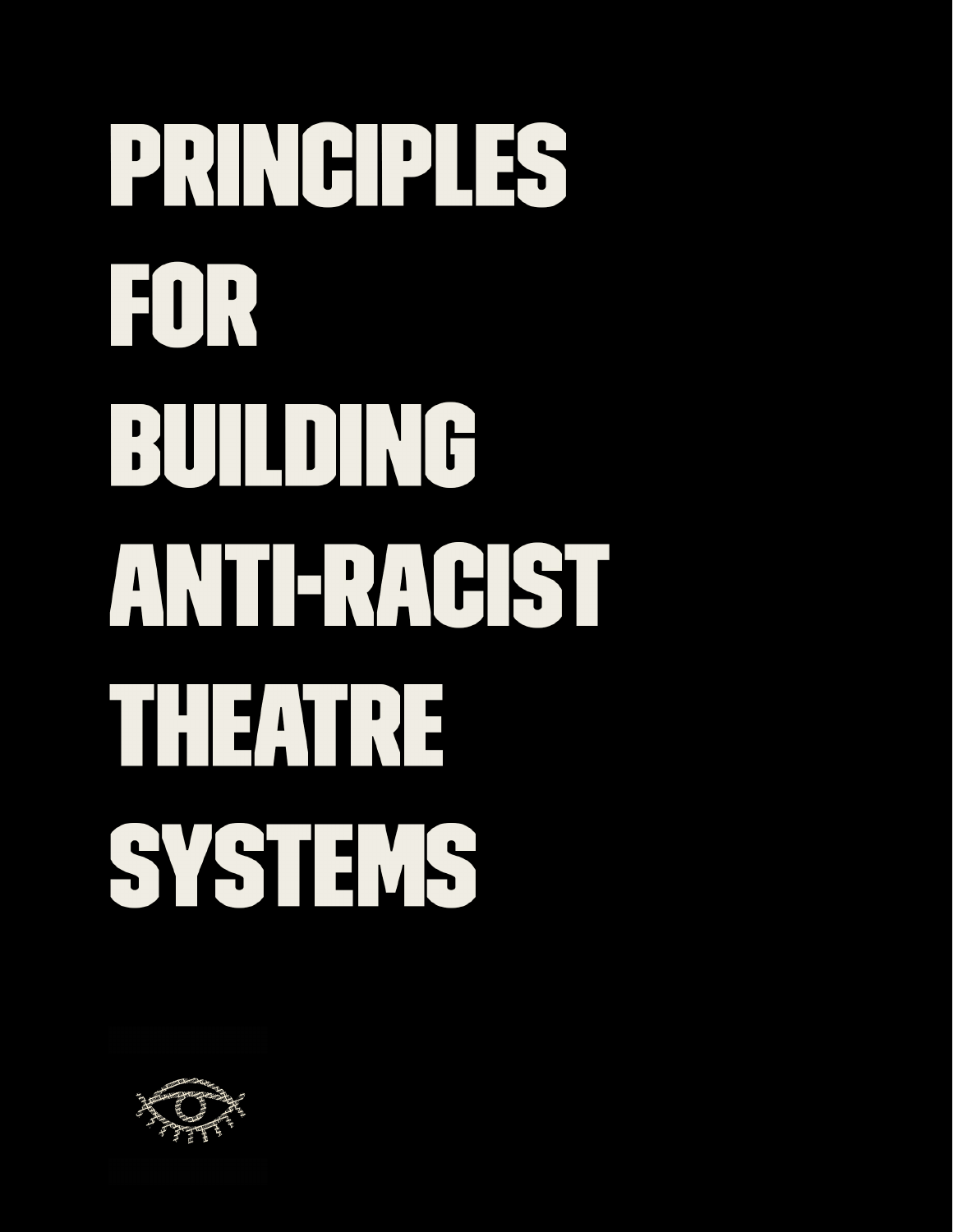# PRINCIPLES FOR BUILDING ANTI RACIST THEATRE SYSTEMS

As the calls for long overdue change sweep every aspect of our society, we as Black, Indigenous, and People of Color theatre workers are meeting the moment, developing a new social contract for our work environments that cares for and sustains our artistry and lives. We insist on this reckoning precisely because of the successes of those artists of color working in the theatre, as those victories have come at a steep cost. Our love of theatre has often meant surviving an industry-wide culture of fear poisoned by racism and its intersecting oppressions. But when we lift the veil of white supremacy, we know how best to support our theatrical expressions, our culture, and ourselves. We are resilient. We carry ancestral wisdom. And so we are ending a war we did not start. We call for transformative measures guided by principles of self-determination, presence, joy, access, protection, transparency and integrity in the spirit of independence from our colonized past and present.

#### EQUITABLE PRESENCE

**As the global majority, we demand a bare minimum of 50% BIPOC representation in programming and personnel, both on and off stage.** This applies universally to all hiring tiers of Broadway, Off Broadway, regional theatres, funding recipients, artistic commissions, production departments, front of house staff, offices, professional training centers, unions, agencies, casting companies, critics and the media establishment. And--we are not only our bodies. We insist on intentional, meaningful, and exploratory long term engagements with us, as cultural workers and audiences.

We make our own theatre, and have done so for millennia, in our own organizations and as freelance artists. **Invest in us in our own spaces, and provide BIPOC artists and our infrastructures free rein over your spaces and budgets so we may do our work on our own terms.** Eliminating the hiring criteria of years of experience or degree requirements will also foster this 50% minimum in white spaces, as will the development and retention of robust BIPOC student cohorts and faculty in professional training departments with historically less BIPOC representation than performance.

Reviews introduce us to audiences, extend or foreshorten project lifecycles, make or break careers. As such, **we demand BIPOC critics, marketing reps and PR consultants cover our shows, as**  well as those by white artists. Press outlets must expand their narrow perspectives by hiring more of us as contractors, and depend less upon salaried critics. We demand investment in BIPOC critic training and fellowships, as well as in BIPOC media, marketing, and public relations firms.

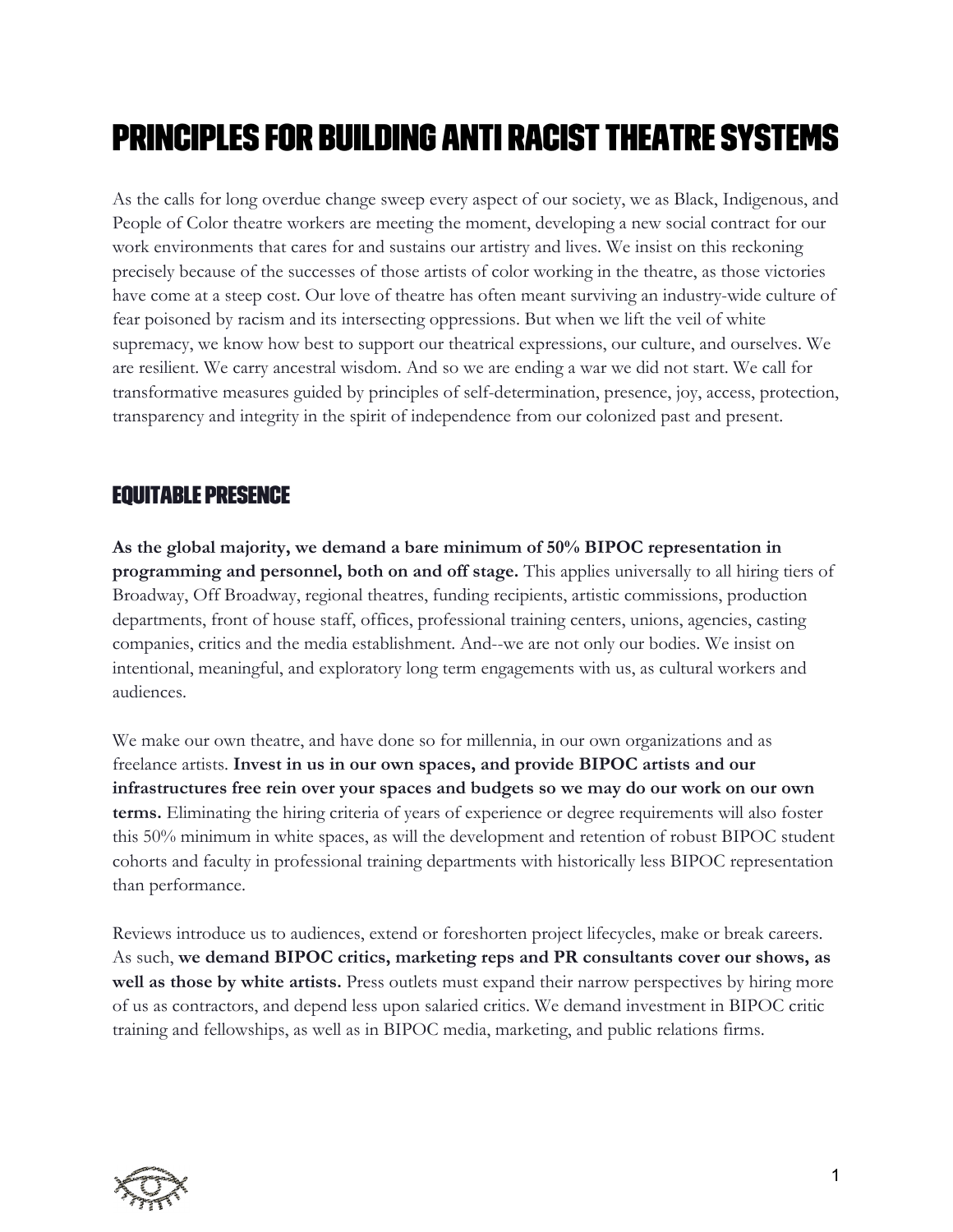Our BIPOC community members with disabilities have led the way in revealing that when theatre facilities are accessible, everyone benefits. A similar principle applies with equitable presence for all BIPOC theatre artists: everyone benefits when we create excellence.

## CODE OF CONDUCT

**We demand structures for our protection in white spaces and with white artistic collaborators immediately.** Antiracism must become a mandatory, well-budgeted, and explicit core value, with interventionist practices implemented universally and consistently to dismantle white supremacy throughout institutions and project workflow.

An antiracist code of conduct must be adopted, with trainings instituted and Native land acknowledged at the start of every rehearsal process, production meeting, theatre walkthrough, casting, board, PR, and marketing session, then maintained by all employees, contractors, vendors and investors. Protocols for disrupting racist incidents and repairing harm after an accumulation of aggressions, volitional or "accidental", should be normalized, without penalizing the harmed party. The show must NOT go on if our wellbeing is compromised. Respect our skin, our shapes, our black hair, our bodies, and know we are not only our bodies. Respect our instincts, our knowledge, our aesthetics, our practices. Do not police us or our audiences. Do not exploit us or relegate us to the second stage. Do not determine our value by reviews or ticket sales or white cultural standards. Achieve cultural competency in *us*. Address *your* vocabulary, behavior, implicit bias, and lack of understanding. We are the experts, not the accessory.

**"Safety first" is the theatrical motto. Antiracism is what makes us safe.** We demand safe and exclusive affinity spaces for BIPOC protection inside all institutions. Antiracist support staff must be available at all times. Hostile environments and racial harassment must cease, and immediate divestments must be made from police departments and police-affiliated security firms that may endanger our or our communities' safety.

We require community with each other for our sustenance. Our BIPOC community members must be a priority in the cultivation of all audiences, and not only for BIPOC focused shows. We resist paradigms of competition and scarcity, or the fallacy that our narratives must center on trauma.

In all points of contact, we require adherence to the principles of right relationship and equality, and a workplace designed to protect our full personhood.

### TRANSFORMATIVE PRACTICES

**We demand a transformation of our theatrical ecosystem.** We demand your commitment to radical change now, and we will hold you to it.